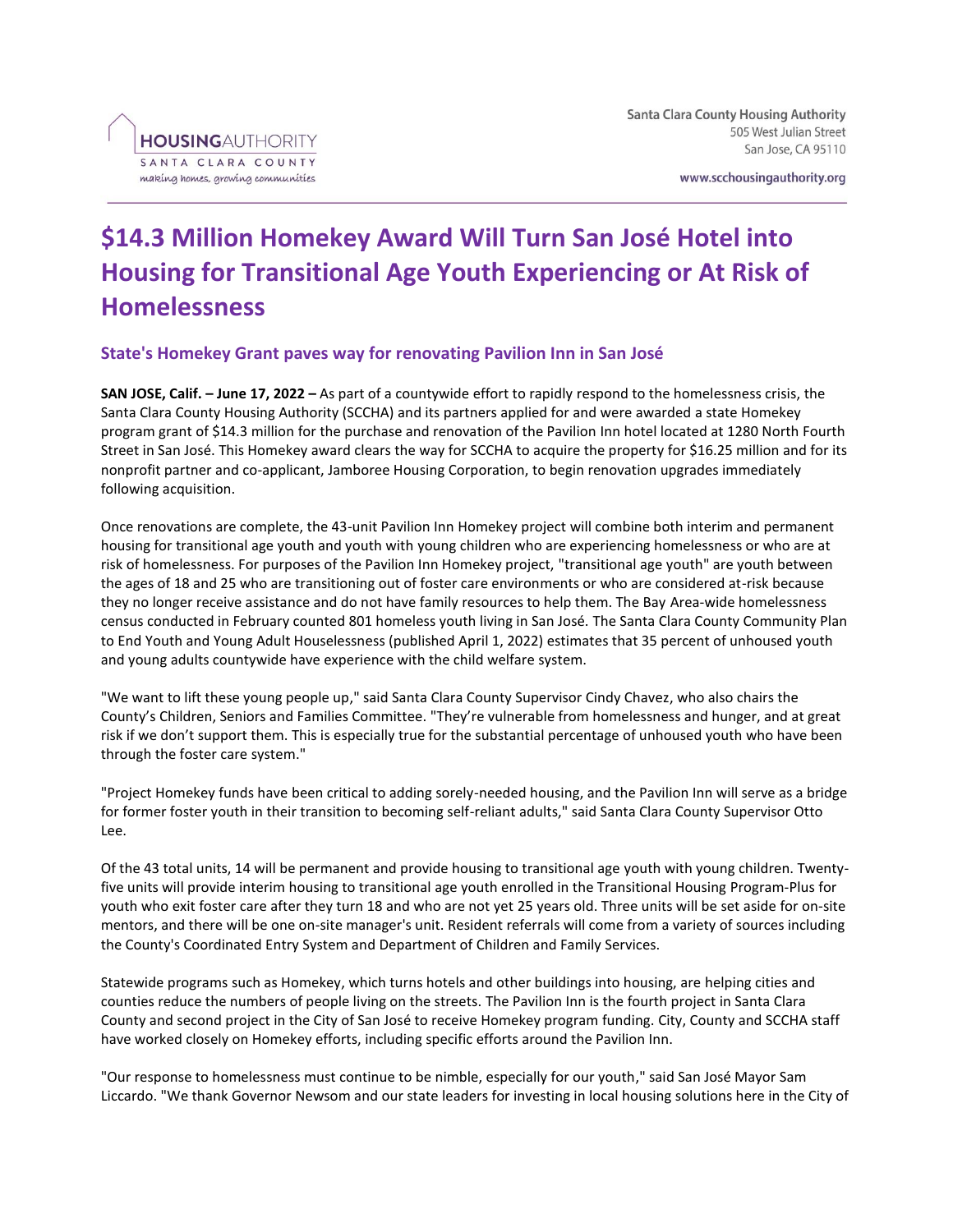San José, and are grateful to the Housing Authority, Jamboree Housing, and the Bill Wilson Center for leveraging Homekey funding so that young people and families can soon call the Pavilion Inn home."

"This project is a wonderful example of the alignment between our local governmental agencies and our nonprofit partners," said SCCHA Executive Director Preston Prince. "By bringing together the County, the City of San José, Jamboree Housing, Bill Wilson Center and ourselves, our collective impact and leverage is so much greater. We look forward to welcoming home our future residents."

In addition to taking the lead on renovation activities, Jamboree Housing will coordinate property management and partner with nonprofit services provider Bill Wilson Center and the County to provide youth living at the Pavilion Inn an array of robust services including case management; behavioral and physical health resources; benefits and document assistance; life skills classes; social and recreational events; coordination of care; employment services; and housing search and retention services.

"Jamboree shares this commitment of city and county officials, business leaders, residents, other homeless service providers, and advocate partners to provide meaningful solutions to both the immediate crisis of homelessness in the area and the ongoing need for permanent housing solutions for transitional age youth," said Jamboree Housing Vice President, Acquisitions, Roger Kinoshita. "This hotel conversion of Pavilion Inn is one such solution—helping to increase the countywide supportive housing pipeline by providing much-needed housing and services—especially for this vulnerable group of over 1,800 youth and young adults currently experiencing homelessness in the region, some of whom are parenting small children and most of whom are former foster youth."

"Bill Wilson Center continues to focus on expanding housing opportunities for youth, young adults and families who are homeless or unstably housed by working with partners such as the City of San José, Santa Clara County Housing Authority, and Jamboree Housing Corporation," said Sparky Harlan, CEO of Bill Wilson Center. "The Pavilion Inn will fill a critical gap in the housing continuum. By combining an array of supportive services with housing, we will create a pathway to long-term independence for the former foster youth and families served."

The total cost to acquire and renovate the Pavilion Inn is approximately \$30.4 million. While the Homekey program provides funds to purchase and renovate hotels, local matches are required. SCCHA is providing approximately \$8.7 million in Moving to Work funds (pending approval from the U.S. Department of Housing and Urban Development). The Pavilion Inn project will also benefit from 14 project-based vouchers to support the tenants and provide operating income to the property. The Homekey program is administered by the California Department of Housing and Community Development. We anticipate the Pavilion Inn being ready for occupancy in Summer 2023 and completely leased by Fall 2023.

#### **###**

## **About SCCHA**

SCCHA is the largest provider of affordable housing assistance in Santa Clara County, helping make rental housing safe and affordable for low-income families. Designated a Moving to Work agency by Congress, it currently assists more than 19,000 households. In addition to providing housing assistance through Section 8 voucher programs and affordable rental properties, SCCHA develops affordable housing and provides asset management services for the more than 2,500 units in its housing portfolio. SCCHA also supports low-income residents through a variety of programs focused on educational attainment, health and wellness as well as wage progression for families. SCCHA frequently partners with local nonprofits serving low-income families and supports local community and neighborhood development organizations as they build capacity to serve more residents and families. For more information, visit www.scchousingauthority.org.

## **About Jamboree Housing Corporation**

Founded in 1990, Irvine, CA-headquartered Jamboree Housing Corporation is an award-winning, broad-based nonprofit housing development company that develops, acquires, renovates, and manages permanently affordable rental and ownership housing throughout California for working families, seniors, and people with special needs. A leading community development organization, Jamboree is committed to sustaining excellence with high quality affordable housing that benefits the environment, the economy and local communities. It currently has \$1.1 billion in affordable housing projects in its development pipeline and a portfolio value of \$3.2 billion that includes the development of and/or ownership interest in 10,000+ homes in more than 100 California communities. Currently,